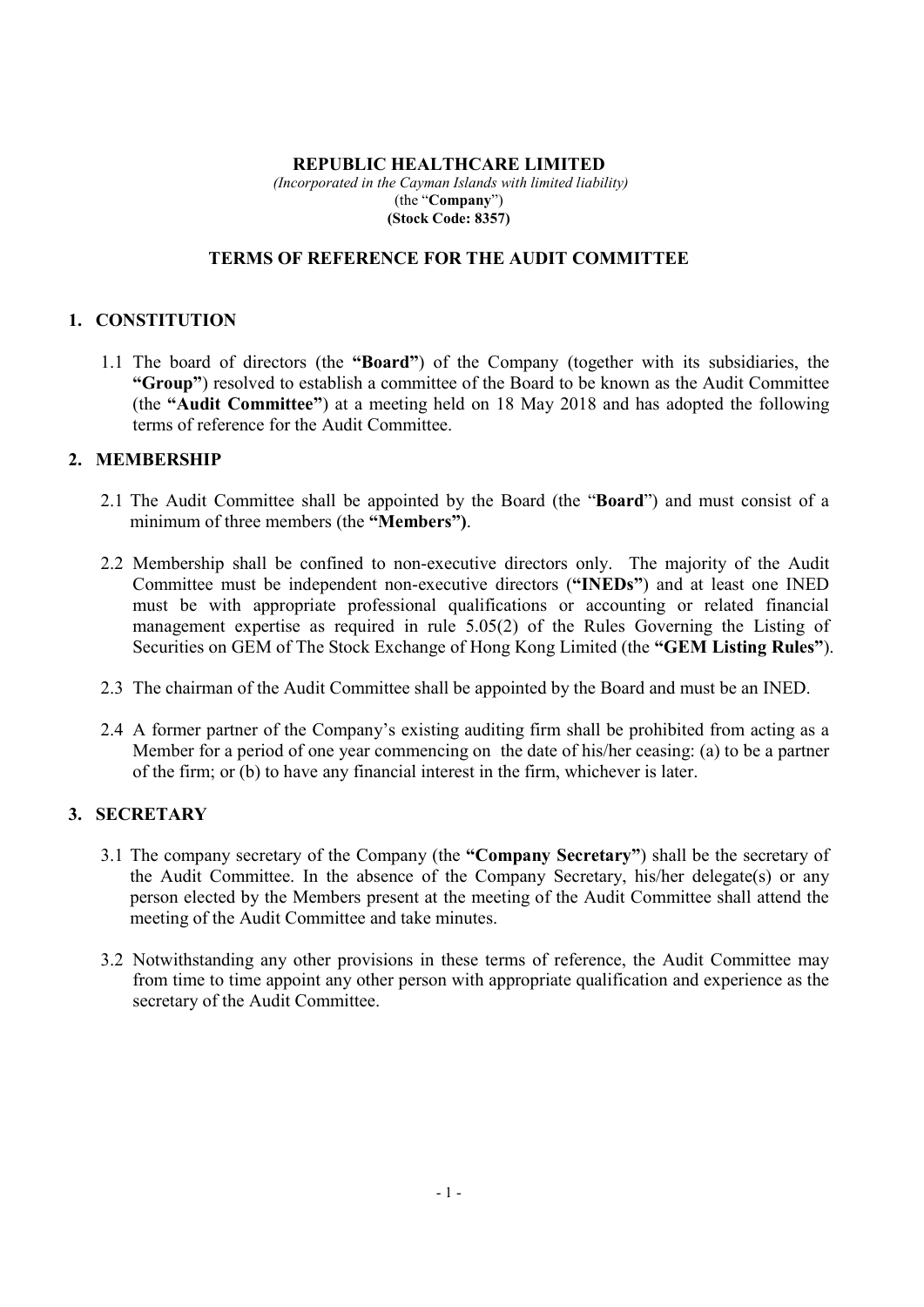# **4. MEETINGS**

- 4.1 The Audit Committee shall meet at least twice each year. The Company's external auditors may request a meeting if they consider that one is necessary.
- 4.2 Notice of any meetings, confirming the venue, time and date and including an agenda and accompanying papers, has to be given at least 7 days prior to any such meeting being held, unless all Members waive such notice. If a meeting is called by a shorter notice, it shall be deemed to have been duly called if it is so agreed by a majority of the Members. A Member who attends such a meeting shall deem to agree to the shorter notice. Notice of any adjourned meetings is not required if the adjournment is less than 14 days.
- 4.3 The quorum of the Audit Committee shall be two Members.
- 4.4 Meetings could be held in person, by telephone or by video conference. Members may participate in a meeting by telephone or through other electronic means of communication provided that all persons participating in the meeting are capable of hearing each other.
- 4.5 Resolutions of the Audit Committee at any meetings shall be passed by a majority of votes of the Members present.
- 4.6 A resolution in writing signed by all the Members shall be as valid and effectual as if it had been passed at a meeting of the Audit Committee duly convened and held.
- 4.7 Full minutes of Audit Committee meetings should be kept by a duly appointed secretary of the meeting (who should normally be the company secretary) and available for inspection by any Member and/or any director of the Company at any reasonable time on reasonable notice. Draft and final versions of minutes of the meetings should be sent to all Members for their comment and records within a reasonable time after the meeting.

# **5. ATTENDANCE AND VOTING AT MEETINGS**

- 5.1 At least twice a year, representatives of the Company's external auditors will meet the Audit Committee without any executive directors being present, except by invitation of the Audit Committee.
- 5.2 At the invitation of the Audit Committee, the following persons may attend the meeting:
	- (i) Head of the Company's internal audit function (**"Internal Audit"**) (if there exists such function) or a representative from Internal Audit;
	- (ii) Group Finance Director or Head of Accounts Department (or person occupying the same position);
	- (iii) other members of the Board; and
	- (iv) other persons.
- 5.3 Only Members are entitled to vote at the meetings.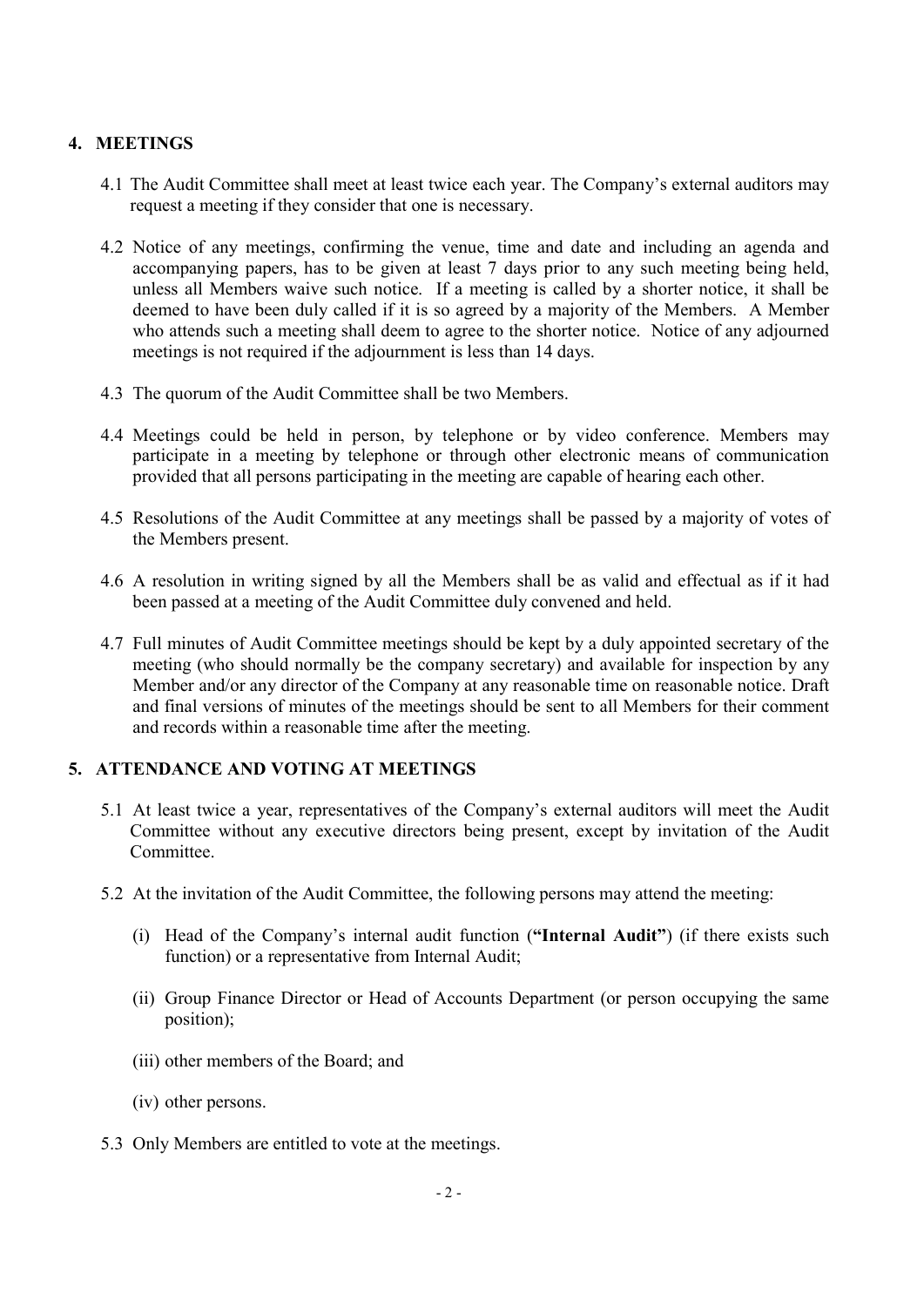## **6. ANNUAL GENERAL MEETING**

6.1 The chairman of the Audit Committee or a Member (who must be an INED), shall attend the Company's annual general meeting and be prepared to respond to shareholders' questions on the Audit Committee's activities and its responsibilities. If the chairman of the Audit Committee is unable to attend, a Member (who must be an INED) shall attend the annual general meeting of the Company. Such person shall be prepared to respond to any shareholder's questions on the Audit Committee's activities.

# **7. CONTINUING APPLICATION OF THE ARTICLES OF ASSOCIATION OF THE COMPANY**

7.1 The articles of association of the Company regulating the meetings and proceedings of all directors so far as the same are applicable and are not replaced by the provisions in these terms of reference shall apply to the meetings and proceedings of the Audit Committee.

## **8. RESPONSIBILITY AND POWERS**

The responsibility of the Audit Committee is to assist the Board in fulfilling its audit duties through the review and supervision of the Company's financial reporting system and internal control procedures; and in reviewing the design and operational adequacy and effectiveness of the Company's risk management and internal control systems and the monitoring results. The Audit Committee shall have the following responsibilities and powers:

## **Relationship with the Company's auditors**

- 8.1 to be primarily responsible for making recommendations to the Board on the appointment, reappointment and removal of the external auditor, and to approve the remuneration and terms of engagement of the external auditor, and any questions of its resignation or dismissal of that auditor;
- 8.2 to review and monitor the external auditor's independence and objectivity and the effectiveness of the audit process in accordance with applicable standards. The Audit Committee should discuss with the auditor the nature and scope of the audit and reporting obligations before the audit commences  $N_{\text{otel}}$ ;
- 8.3 to develop and implement policy on the engagement of an external auditor to supply nonaudit services. For this purpose, "external auditor" shall include any entity that is under common control, ownership or management with the audit firm or any entity that a reasonable and informed third party knowing all relevant information would reasonably conclude to be part of the audit firm nationally or internationally. The Audit Committee should report to the Board, identifying and making recommendations on any matters where action or improvement is needed to be taken;

## **Review of the Company's financial information**

8.4 to review and monitor the integrity of the Company's financial statements, annual reports and accounts, half-year reports and, if prepared for publication, quarterly reports, and to review significant financial reporting judgments contained in them. In reviewing these reports before submission to the Board, the Audit Committee should focus particularly on: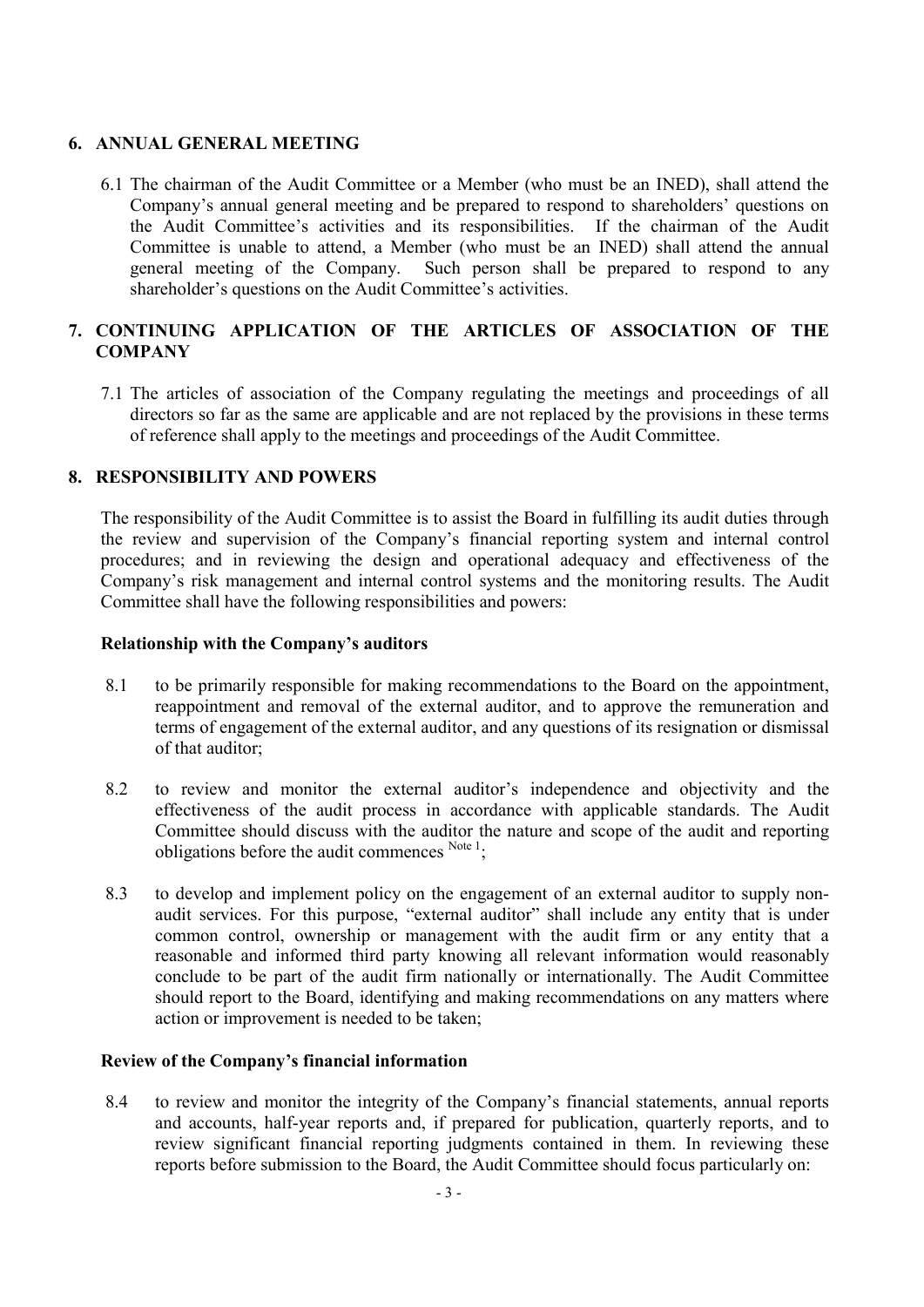- (i) any changes in accounting policies and practices;
- (ii) major judgmental areas;
- (iii) significant adjustments resulting from audit;
- (iv) the going concern assumptions and any qualifications;
- (v) compliance with accounting standards; and
- (vi) compliance with the GEM Listing Rules and legal requirements in relation to financial reporting;
- 8.5 In regard to 8.4 above:
	- (i) members of the Audit Committee should liaise with the Board and senior management;
	- (ii) the Audit Committee must meet, at least twice a year, with the Company's auditors; and
	- (iii) the Audit Committee shall consider any significant or unusual items that are, or may need to be, reflected in the report and accounts, it must give due consideration to any matters that have been raised by the Company's staff responsible for the accounting and financial reporting function, compliance officer or auditors.

## **Oversight of the Company's financial reporting system, risk management and internal control systems**

- 8.6 to review the Company's financial controls, and unless expressly addressed by a separate Board risk committee, or by the Board itself, to review the Company's risk management and internal control systems;
- 8.7 to discuss the Company's risk management and internal control systems with the Company's management to ensure that management has performed its duty to have effective internal control systems. This discussion should include the adequacy of resources, staff qualifications and experience, training programmes and budget of the Company's accounting and financial reporting function;
- 8.8 to review arrangements that employees of the Company can use, in confidence, to raise concerns about possible improprieties in financial reporting, internal control or other matters. The Audit Committee should ensure that proper arrangements are in place for fair and independent investigation of these matters and for appropriate follow-up action;
- 8.9 to act as the key representative body for overseeing the Company's relations with the external auditor;
- 8.10 to consider major investigation findings on risk management and internal control matters as delegated by the Board or on the Audit Committee's own initiative and management's response to these findings;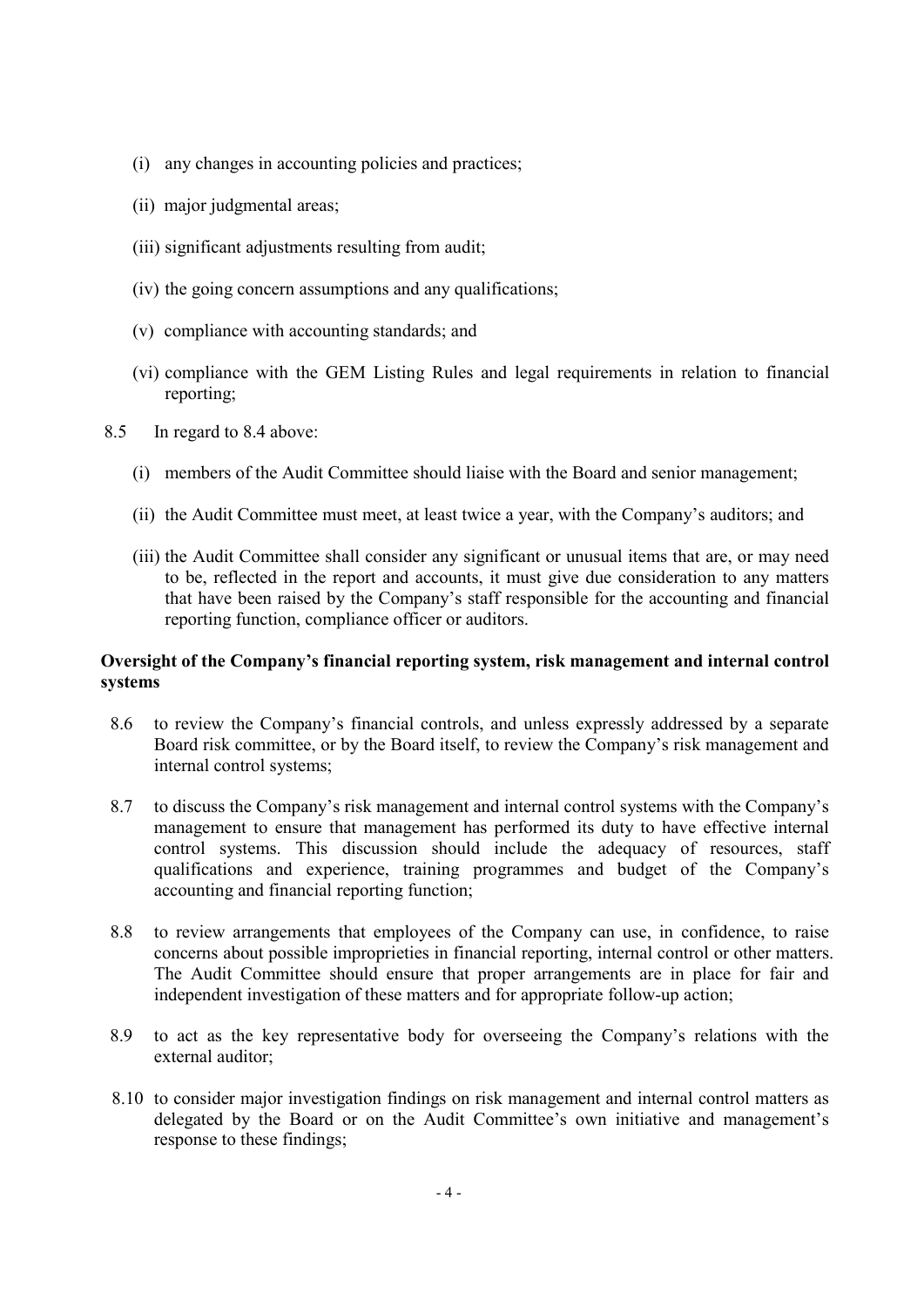- 8.11 where an Internal Audit exists, to ensure co-ordination between the internal and external auditors, and to ensure that the Internal Audit is adequately resourced and has appropriate standing within the Company, and to review and monitor its effectiveness;
- 8.12 to review the Group's financial and accounting policies and practices;
- 8.13 to review the external auditor's management letter, any material queries raised by the auditor to management in respect of the accounting records, financial accounts or systems of control and management's response;
- 8.14 to ensure that the Board will provide a timely response to the issues raised in the external auditor's management letter;
- 8.15 to report to the Board on the matters in these terms of reference; and
- 8.16 to consider other topics, as defined by the Board.

#### **Oversight of the Company's corporate governance matters**

- 8.17 to develop and review the Company's policies and practices on corporate governance and make recommendations to the Board;
- 8.18 to review and monitor the training and continuous professional development of Directors and senior management;
- 8.19 to review and monitor the Company's policies and practices on compliance with legal and regulatory requirements;
- 8.20 to develop, review and monitor the code of conduct and compliance manual (if any) applicable to employees and Directors; and
- 8.21 to consider other topics, as defined by the Board.

## **9. REPORTING**

 9.1 The Audit Committee shall report to the Board after each meeting on all matters within its responsibilities.

## **10. AUTHORITY**

- 10.1 The Audit Committee is authorised by the Board to inspect all accounts, books and records of the Company.
- 10.2 The Audit Committee shall have the right to require the Company's management to furnish information on any matter relating to the financial position of the Company, its subsidiaries or affiliates, as may be required for the purpose of discharging its duties.
- 10.3 A director as a Member may seek independent professional advice on appropriate circumstances at the Company's expense to discharge his/her duties as a Member to the Company. Note 2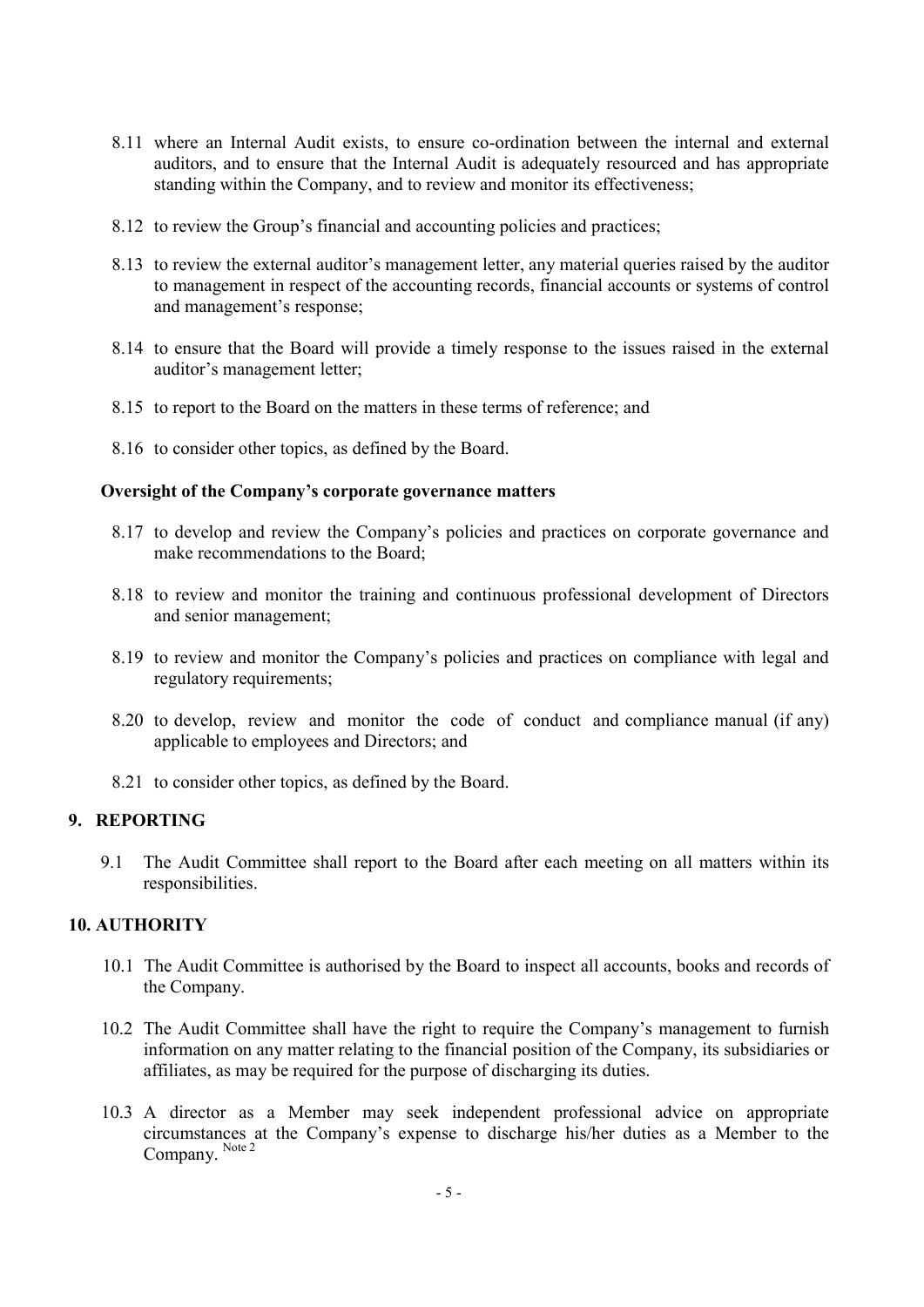- 10.4 Where the Board disagrees with the Audit Committee's view on the selection, appointment, resignation or dismissal of the external auditors, the Company should include in the Corporate Governance Report a statement from the Audit Committee explaining its recommendation and also the reason(s) why the Board has taken a different view.
- 10.5 The Audit Committee shall have the power to review the effectiveness of the Group's risk management and internal control systems, and to make recommendations to the Board for improvement in such areas. The review may cover all material controls including financial, operational and compliance controls.
- 10.6 The Audit Committee shall have access to sufficient resources to perform its duties.

#### **11. PUBLICATION OF THE TERMS OF REFERENCE**

11.1 These terms of reference, explaining the role of the Audit Committee and the authority delegated to it by the Board, will be posted on the websites of the Company and The Stock Exchange of Hong Kong Limited.

#### *Notes:*

- 1. (a) The Audit Committee may establish the following procedures to review and monitor the independence of external auditors:
	- (i) consider all relationships between the Group and/or the directors of the Company and the external auditors (including non-audit services);
	- (ii) seek from the external auditors on an annual basis, information about policies and processes for maintaining independence and monitoring compliance with relevant requirements, including those for rotation of audit partners and staff: and
	- (iii) meet with the external auditors, at least annually, in the absence of management, to discuss matters relating to the audit fees, any issues arising from the audit and any other matters the auditor may wish to raise.
	- (b) The Audit Committee may agree with the Board the Company's policies on hiring employees or former employees of the external auditors and monitoring the application of these policies. The Audit Committee should then be in a position to consider whether there has been or appears to be any impairment of the auditor's judgment or independence in respect of the audit.
	- (c) The Audit Committee should ensure that an external auditor's provision of non-audit services does not impair its independence or objectivity. When assessing the external auditor's independence or objectivity in relation to nonaudit services, the Audit Committee may consider:
		- (i) whether the skills and experience of the audit firm make it a suitable supplier of non-audit services;
		- (ii) whether there are safeguards in place to ensure that there is no threat to the objectivity and independence of the audit because the external auditor provides non-audit services;
		- (iii) the nature of non-audit services, the related fee levels and fee levels individually and in total relative to the audit firm; and
		- (iv) the criteria which govern the compensation of the individuals performing the audit.
	- (d) For further guidance, the Company may refer to the "Principles of Auditor Independence and the Role of Corporate Governance in Monitoring an Auditor's Independence" issued by the Technical Committee of the International Organization of Securities Commissions in October 2002 and "A Guide for Effective Audit Committees" published